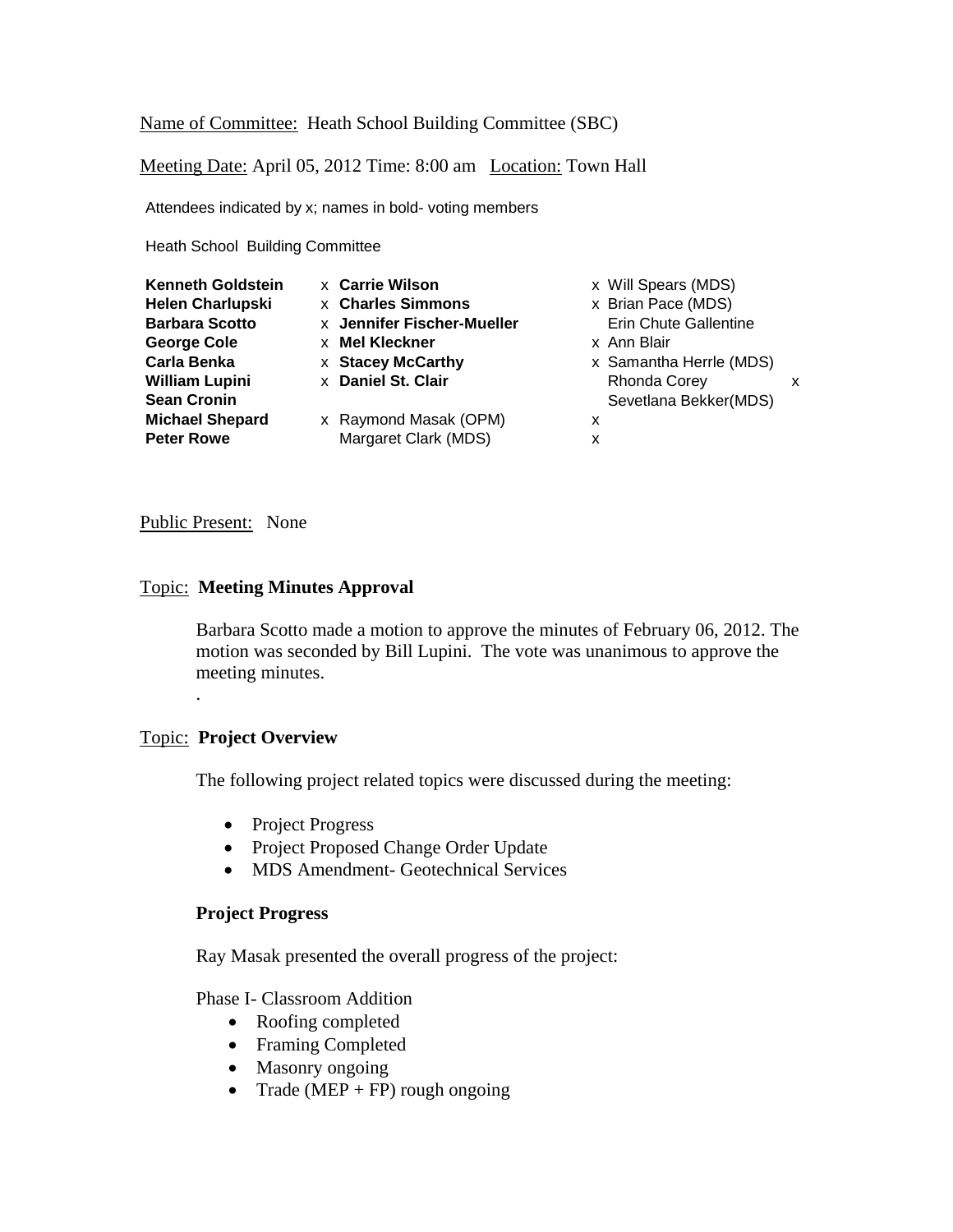- End of the month –weather tight
- Two story mockup ongoing

Phase II –Cafeteria/ Auditorium

- Temporary Walls for cafeteria and library installed
- Temporary Fencing Installed
- Demolition and excavation to start
- Temporary food services- in process

Furniture

Ongoing- One more meeting needed to finalize order

Technology Plan

• Ongoing- final plan to be issued next week (it was agreed that Peter Rowe would be involved in the process)

Schedule

• Project is presently on schedule for August 15, 2012 (Ray Masak reminded the group that there was no "wiggle" room in the schedule)

# **Project Proposed Change Order Update**

Regarding the proposed change orders for the project, Ray Masak stated that a significant amount of changes had been issued by the contractor totaling approximately \$107,000. He went on to say that the Town and the architect met with the contractor and subcontractor to review these proposed changes and that based on this meeting, only  $\sim$  35,500 in costs appeared to have merit (refer to attachment). It was presented that the overall costs that were either approved or proposed that would be allocated to contingency was ~\$49,000.

Ray Masak stated he would be executing change order 4 in the amount \$4301in the near future. This change order consisted of five items (refer to attachment)

# **MDS Amendment-Geotechnical Services**

Ray Masak stated that MDS would be submitting an amendment for additional geotechnical services based on the fact that the contractor had difficulty getting out of the ground and that MDS requested that the geotechnical consultant be responsible for compaction testing for all structural fill including the fill under the slabs rather the testing agency. Ray stated during the original negotiations that he had cut the geotechnical fee significantly and that the testing budget could handle this amendment.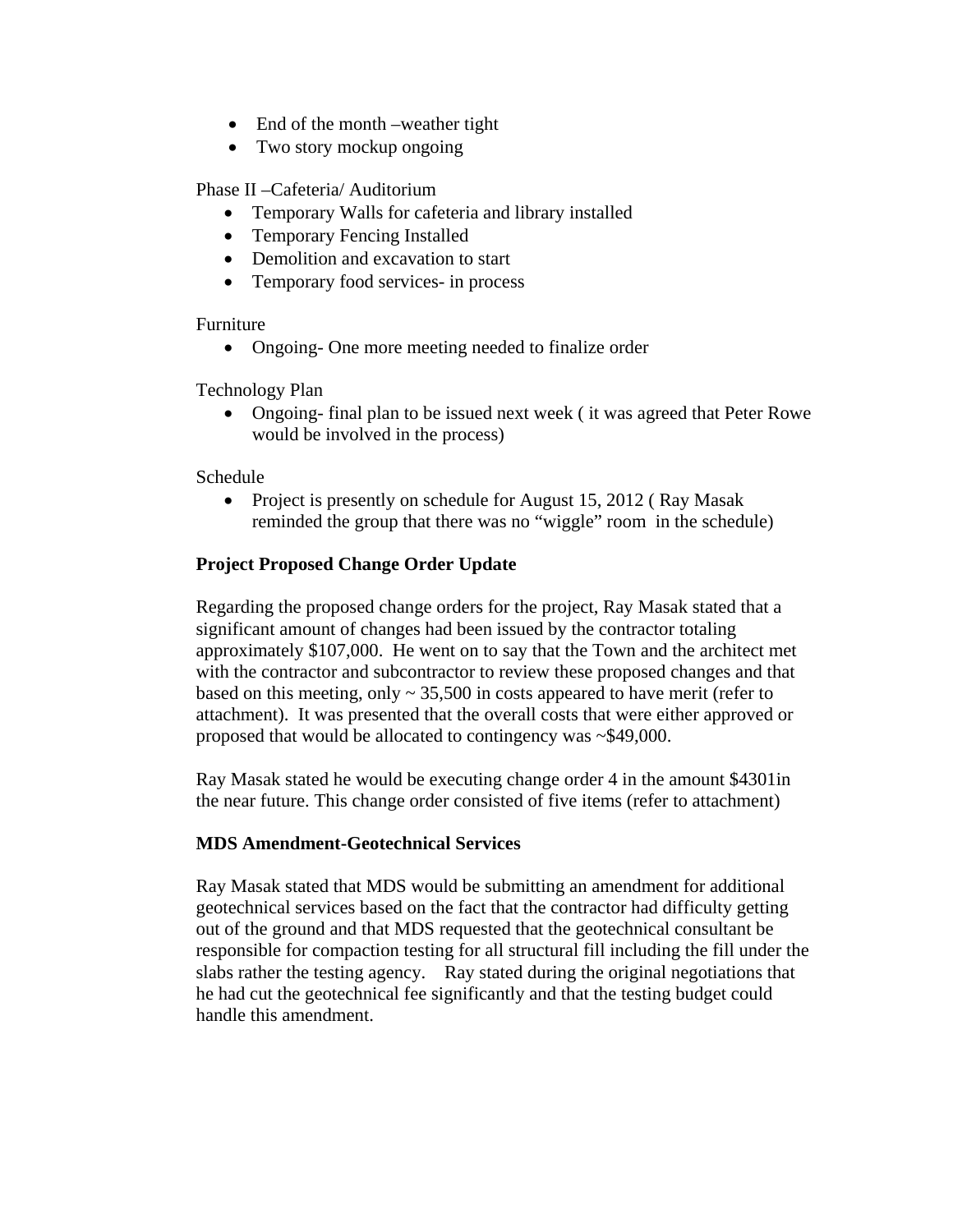### Topic: **New/ Old Business**

**Library Operation .** A question was raised how the library operation would be impacted by the construction. Ray Masak stated that a temporary wall had been installed to mitigate construction impacts and that the operation of the library would continue through to the end of the school year.

**Auditorium.** A question was raised regarding the revised seating capacity of the auditorium. Ray Masak stated that existing capacity is ~240 and the revised capacity would be  $\sim$  221. It was also stated at the meeting that the private funding proposal for a new auditorium had been formally pulled. Carrie Wilson also stated that all programs have been reassigned to other spaces throughout the school.

**Field Use.** Based on significant amount of open space that would be disturbed (up to one full year), it was suggested that a plan be prepared and implemented to limit student access to these areas. Ray Masak stated he would coordinate this issue with the Parks Department.

**Overall Impact on School.** A question was raised regarding the impact of construction on the school. Carrie Wilson stated that there were no issues during MCAS, no complaints from the neighbors and some parking issues that needed to be addressed. In general, the school was coping with the construction and that there was a concern regarding the Phase 2 demolition impact on the programs in close proximity to the Cafeteria. Ray Masak stated the demolition was scheduled after school and that these activities would be monitored closely.

## Topic: **Proposed SBC Meeting**

The next meeting of the Heath School Building Committee is scheduled for Tuesday May 15, 2012 at 8:00 AM in the Selectmen's Hearing Room.

Respectfully submitted,

Raymond Masak, PE Owner's Project Manager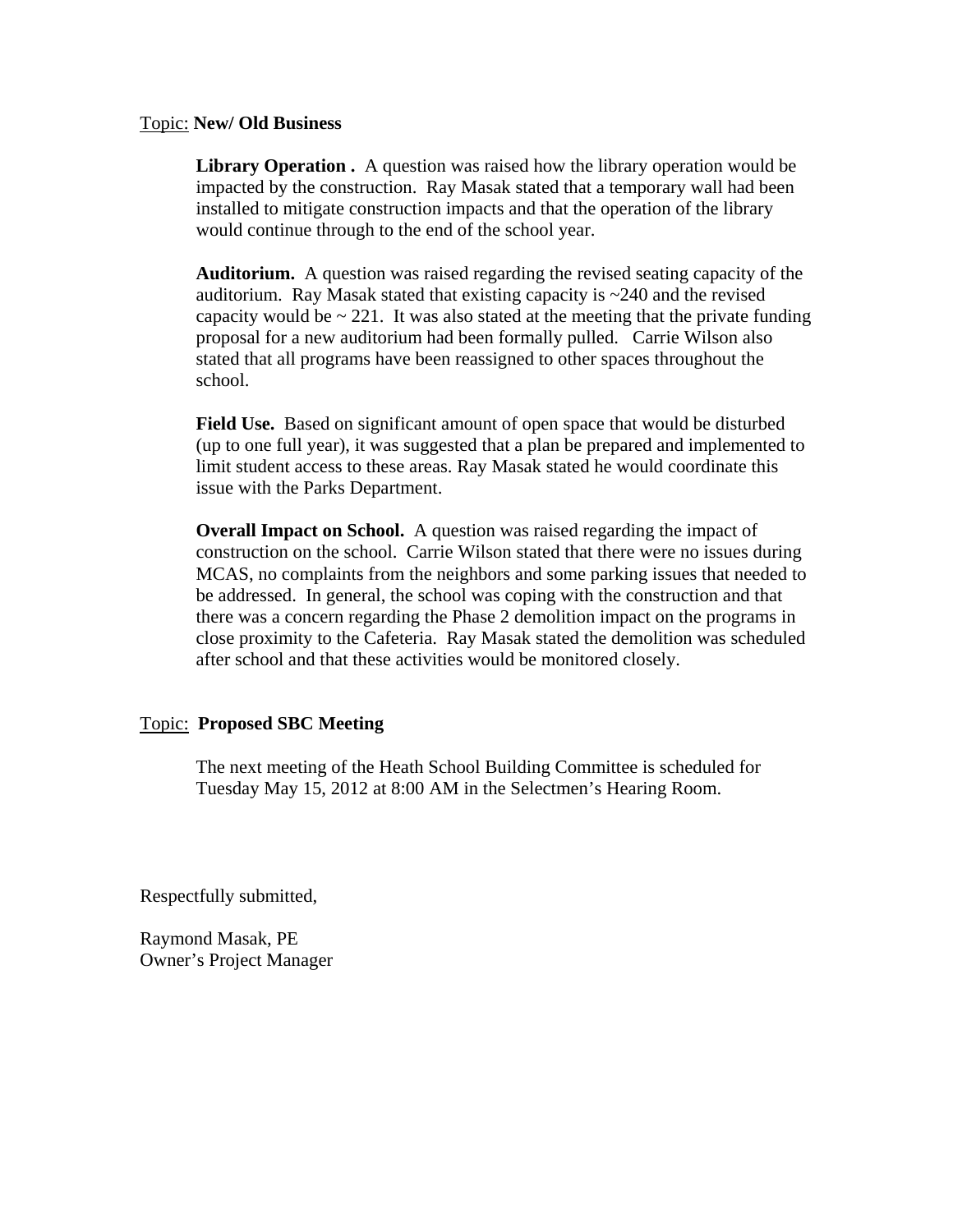### **HEATH SCHOOL ADDITION AND RENOVATIONS CHANGE ORDER REVIEW**<br> **PRPEPARED BY: RDM PRPEPARED BY: RDM PRPEPARED BY: RDM PRPEPARED BY: RDM PRPEPARED BY: RDM PRPEPARED BY: RDM PRPEPARED BY: RDM PRPEPARED BY: RDM PRPEPARED BY: RDM PRPEPARED BY: RDM PRPEPARED BY: RDM DATE:** 4/2/12

|                                           | <b>SUBMITTED APPROVED</b> |             |                       |                                          |
|-------------------------------------------|---------------------------|-------------|-----------------------|------------------------------------------|
| <b>DESCRIPTION</b>                        | <b>COST</b>               | <b>COST</b> | <b>STATUS</b>         | <b>NOTES</b>                             |
| PCO-004R1 - CCR-6 - Revised Unit          | 907                       |             |                       | 300 SUBMITTED To be revised              |
| Ventilators                               |                           |             |                       |                                          |
| PCO-013R1 - RFI-45 - Chiller Vibration    | 2280                      |             |                       | 2280 SUBMITTED CO4 Negotiated Settlement |
| <b>Isolation</b>                          |                           |             |                       |                                          |
| PCO-024 - CCR-21 - Dim                    | 2016                      |             |                       | 357 SUBMITTED To be revised to           |
| Clarifications                            |                           |             |                       | \$357                                    |
| PCO-026 - CCR-23 - B4 Wall                | 5976                      |             |                       | <b>0 SUBMITTED MDS to review</b>         |
| Revision                                  |                           |             |                       |                                          |
| PCO-029 - RFI-80 - Additional CMU @ Brick | 822                       |             | 822 SUBMITTED OK CO 4 |                                          |
| Shelf                                     |                           |             |                       |                                          |
| PCO-031 - Masonry Drainage Mat            | 3622                      |             |                       | 2000 SUBMITTED MDS to review             |
| PCO-032 - Misc Steel Adds                 | 4324                      |             |                       | 2000 SUBMITTED MDS to review             |
|                                           |                           |             |                       |                                          |

| PCO-008 - Storefront Custom Color<br>Matching   | 24000 | 9000 REJ |         | Per Arch, Sub owns |
|-------------------------------------------------|-------|----------|---------|--------------------|
| PCO-015 - Premium Thermal                       | 1800  | 1000 REJ |         | Per Arch, Sub owns |
| Granite<br>PCO-020 - RFI-63 - Melt-Away Anchors | 486   |          | $0$ REJ | Per Arch, Sub owns |
| PCO-018 - New Provided Structural<br>Fill       | 28512 |          | $0$ REJ | Per Arch, Sub owns |

| PCO-010R1 - CCR-13/RFI-32 - Match to     | 16810 | 9000 R&R | MDS reviewed; waiting for Nauset |
|------------------------------------------|-------|----------|----------------------------------|
| Ext'g Footing Elevation                  |       |          | response                         |
| PCO-012 - CCR-12 - Relocated ACC Unit    | 4341  | 3000 R&R | HVAC + Roof approved only        |
| PCO-021 - RFI-59 - Expanded ACT Scope    | 10071 | 5000 R&R | Sub reviewing updated SK         |
| PCO-027 - RFI-70 - Item#1 - Roof Dunnage | 725   | 725 R&R  | OK CO 3                          |

| PCO-006 - CCR-8 - Classroom Roof Edge | NOT              | Nauset reviewing |
|---------------------------------------|------------------|------------------|
| <b>Revisions</b>                      | <b>SUBMITTED</b> |                  |
| PCO-011 - CCR-15 - ALT#3 Revision     | NOT              | waiting on Sub   |